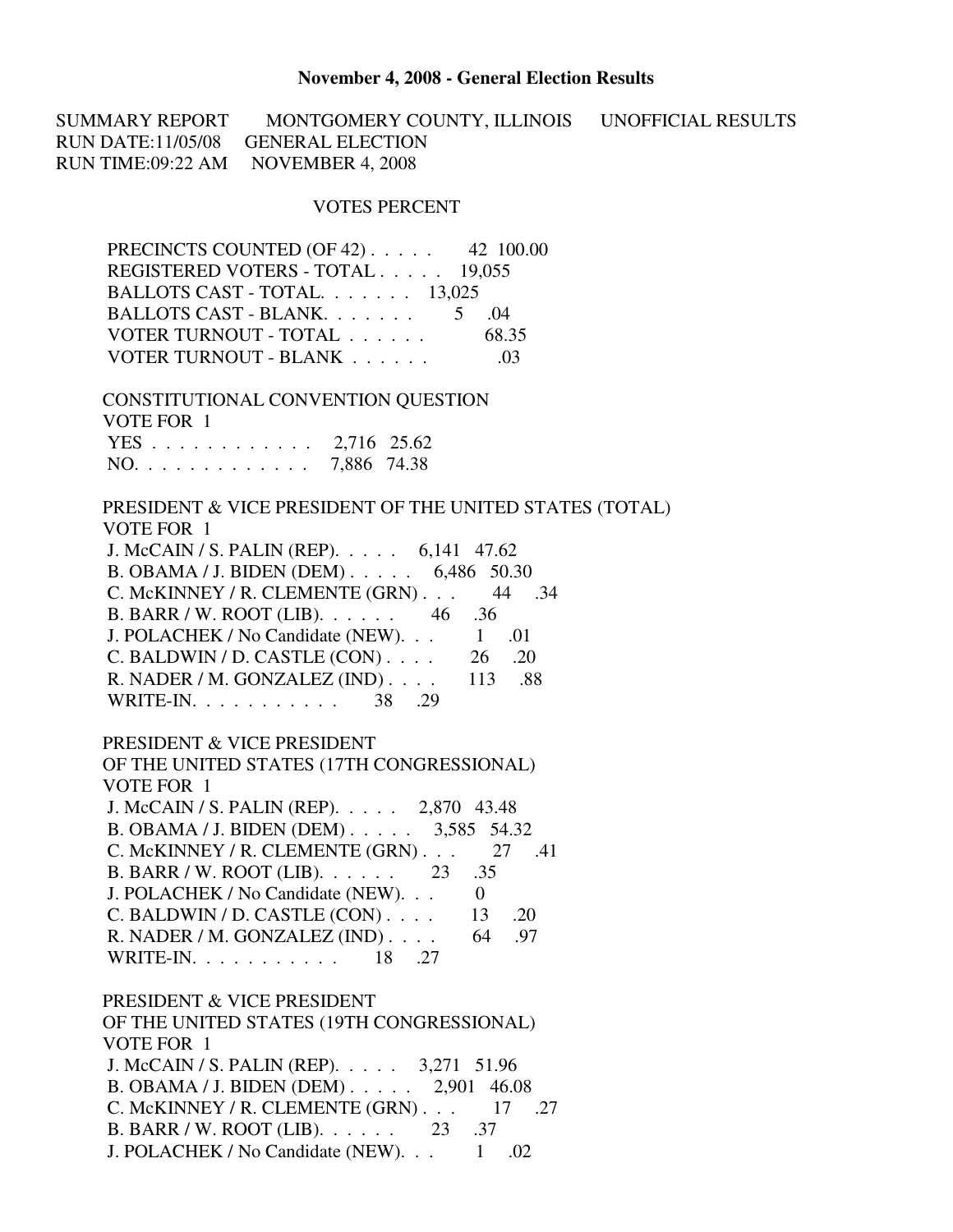| $C.$ BALDWIN / D. CASTLE $(CON)$<br>13<br>-21<br>R. NADER / M. GONZALEZ (IND)<br>49<br>.78<br>WRITE-IN. $\ldots$<br>20<br>.32 |
|-------------------------------------------------------------------------------------------------------------------------------|
| UNITED STATES SENATOR                                                                                                         |
| VOTE FOR 1                                                                                                                    |
| STEVE SAUERBERG (REP)<br>4,476 35.70                                                                                          |
| RICHARD J. DURBIN (DEM).<br>7,648 61.00                                                                                       |
| KATHY CUMMINGS (GRN).<br>242 1.93                                                                                             |
| LARRY A. STAFFORD (LIB).<br>109 .87                                                                                           |
| CHAD N. KOPPIE (CON).<br>62. 49                                                                                               |
|                                                                                                                               |
| REPRESENTATIVE IN CONGRESS                                                                                                    |
| SEVENTEENTH CONGRESSIONAL DISTRI                                                                                              |

| VOTE FOR 1                         |         |
|------------------------------------|---------|
| No Candidate $(REP) \ldots \ldots$ |         |
| PHIL HARE (DEM) 4,675 98.44        |         |
| No Candidate $(GRN) \ldots \ldots$ |         |
| WRITE-IN. $\ldots$                 | 74 1.56 |

## REPRESENTATIVE IN CONGRESS

| NINETEENTH CONGRESSIONAL DISTRICT                     |  |
|-------------------------------------------------------|--|
| VOTE FOR 1                                            |  |
| JOHN M. SHIMKUS (REP) 4,110 67.71                     |  |
| DANIEL DAVIS (DEM) $\ldots \ldots \ldots$ 1,863 30.69 |  |
| TROY DENNIS (GRN). $\ldots \ldots \ldots$ 97 1.60     |  |

## REPRESENTATIVE IN THE GENERAL ASSEMBLY NINETY-EIGHTH REPRESENTATIVE DISTRICT VOTE FOR 1 JIM CURRY (REP) . . . . . . . . 3,809 30.76 GARY HANNIG (DEM). . . . . . . . 8,572 69.24 No Candidate (GRN)  $\ldots$  . . . . . 0

 CIRCUIT CLERK VOTE FOR 1 MARY WEBB (REP) . . . . . . . . 10.680 100.00 No Candidate (DEM) . . . . . . . 0

No Candidate  $(GRN)$  . . . . . . . . 0 STATE'S ATTORNEY VOTE FOR 1 No Candidate (REP) . . . . . . . 0

| $130$ Candidate (IVET ) $\ldots$ $\ldots$ . |  |
|---------------------------------------------|--|
| CHRIS MATOUSH (DEM). $\ldots$ 9,871 100.00  |  |
| No Candidate $(GRN)$                        |  |

**CORONER**  VOTE FOR 1 TOBIN GUNN (REP) . . . . . . . . 3,688 30.56 RICKEY L. BROADDUS (DEM) . . . . . 8,379 69.44 No Candidate  $(GRN)$  . . . . . . . . 0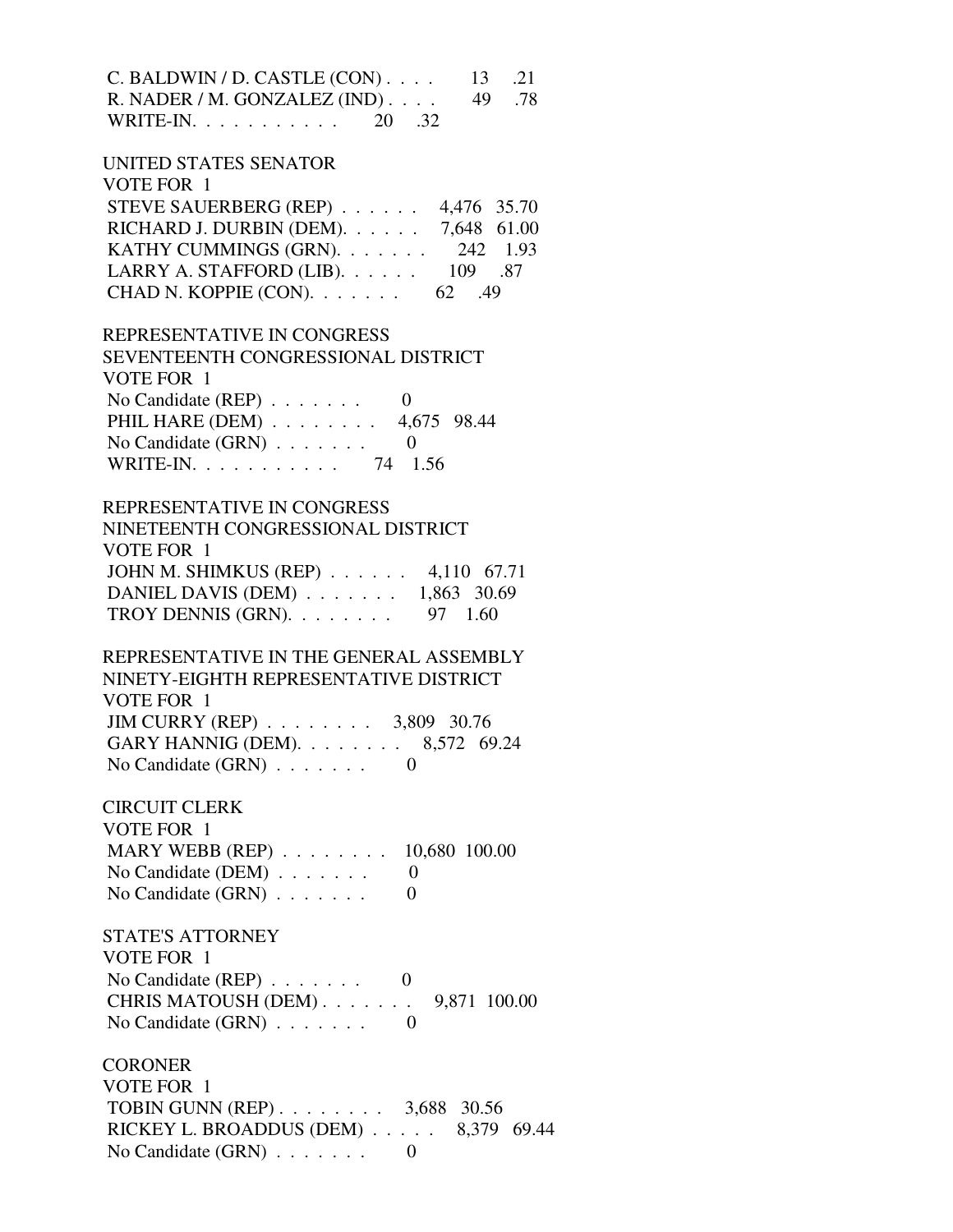COUNTY BOARD MEMBER COUNTY BOARD DISTRICT 1 VOTE FOR 1 TOBY DEAN (REP) . . . . . . . . 853 40.89 JAROD M. HITCHINGS (DEM) . . . . . 1,233 59.11 No Candidate (GRN) . . . . . . . 0

 COUNTY BOARD MEMBER COUNTY BOARD DISTRICT 2 VOTE FOR 2 NELSON AUMANN (REP) . . . . . . . 935 49.76 JOYCE A. MATTHEWS (DEM). . . . . . 944 50.24 No Candidate (GRN) . . . . . . . 0

 COUNTY BOARD MEMBER COUNTY BOARD DISTRICT 3 VOTE FOR 1 No Candidate  $(REP)$  . . . . . . . 0 ROBERT L. DURBIN (DEM) . . . . . . 1,380 100.00 No Candidate (GRN) . . . . . . . 0

 COUNTY BOARD MEMBER COUNTY BOARD DISTRICT 4 VOTE FOR 2 JEFF SMITH (REP) . . . . . . . . 836 29.97 MIKE PLUNKETT (DEM) . . . . . . . 1,007 36.11 JIM MOORE (DEM) . . . . . . . . 946 33.92 No Candidate (GRN) . . . . . . . 0

 COUNTY BOARD MEMBER COUNTY BOARD DISTRICT 5 VOTE FOR 1 No Candidate  $(REP)$  . . . . . . . 0 FRANK KOMOR, JR. (DEM) . . . . . . 831 58.23 No Candidate (GRN) . . . . . . . 0 FRANK RAMSEY (IND) . . . . . . . 596 41.77

 COUNTY BOARD MEMBER COUNTY BOARD DISTRICT 6 VOTE FOR 1 ROY L. HERTEL (REP) . . . . . . . 978 56.11 DAWN KIPER (DEM) . . . . . . . . 765 43.89 No Candidate (GRN)  $\ldots$  . . . . . . 0

 COUNTY BOARD MEMBER COUNTY BOARD DISTRICT 7 VOTE FOR 2 EDWARD HELGEN (REP) . . . . . . . 1,299 53.17 MARY BATHURST (REP) . . . . . . . 1,144 46.83 No Candidate (DEM) . . . . . . . 0 No Candidate  $(GRN)$  . . . . . . . 0

 JUDGE OF THE APPELLATE COURT FIFTH JUDICIAL DISTRICT (HOPKINS VACANCY) VOTE FOR 1 No Candidate (REP)  $\ldots$  . . . . . 0 JAMES M. WEXSTTEN (DEM). . . . . . 9,361 100.00